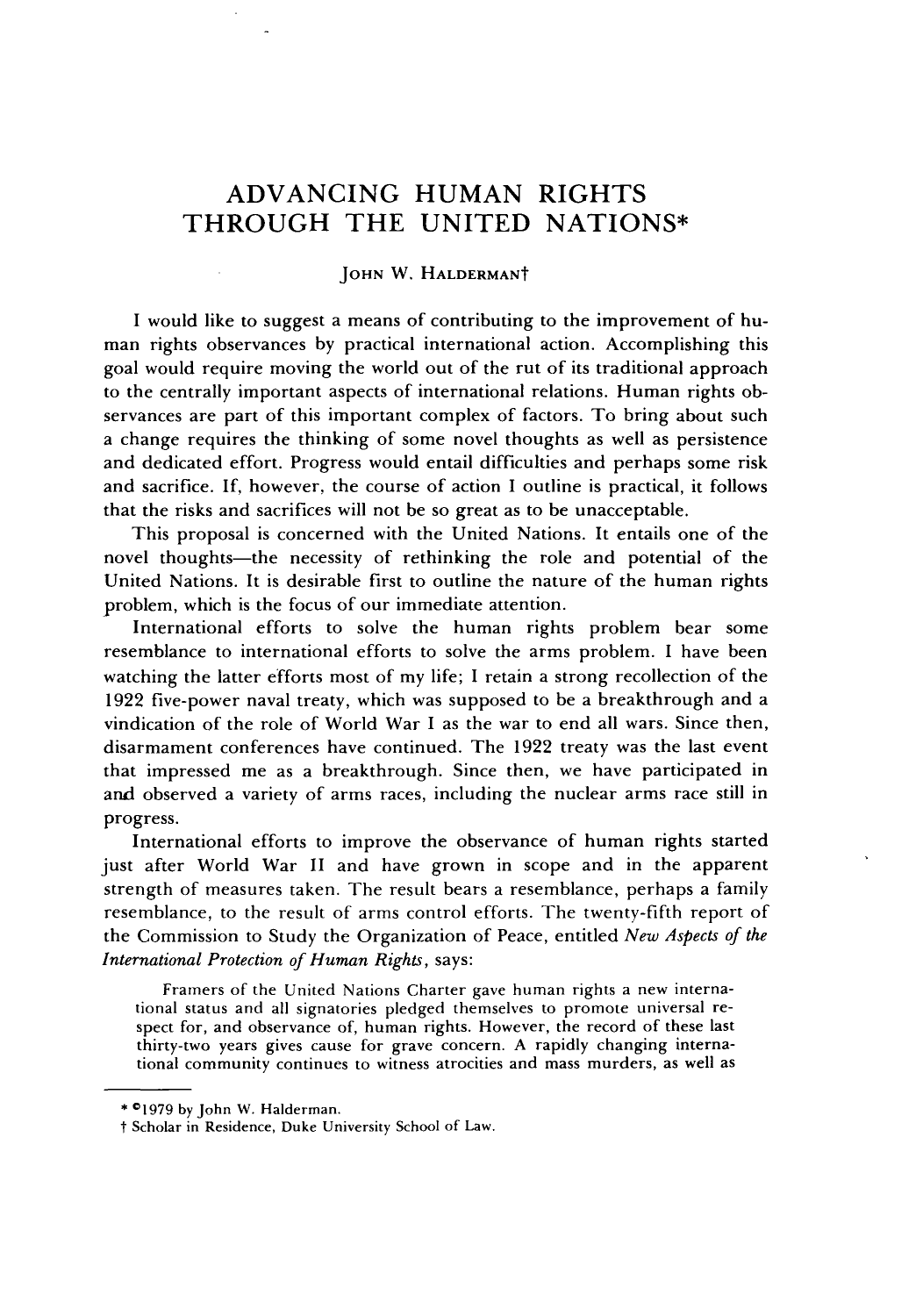the denigration of the dignity and worth of individuals and groups. . **.** . The practice of torture is widespread, the incidence of terror has never been greater . . • [G]ross violations of human rights around the world virtually rival the totalitarian excesses of the interwar years and patently demonstrate that the peoples of the United Nations have not yet made good on their promise to promote basic human rights.'

In awarding the Nobel Peace Prize to Amnesty International, the Nobel Committee said:

[S]ince the Universal Declaration of Human Rights was adopted by the United Nations almost [thirty] years ago, positive forces have fought in many countries to evoke its ideals. But the world had during those years witnessed an increasing brutalization, an internationalization of violence, terrorism and torture....

There is a similarity between the problems of armaments and human rights not only in the results hitherto achieved in efforts to solve them, but also (a) in that neither can be solved unless the central problems of international relations are solved, and (b) in that the solution of these central problems must mean the solution of these two, among others.

An important difference between the two problems is that efforts to solve the armaments problem, per se, are not directed to the central problems whereas efforts to solve the human rights problem are. Trying to solve the armaments problem per se is like trying to cure a disease by treating the symptoms. The human rights problem, on the other hand, is not only a symptom of the disease but an integral part of it. The central problem is that humanity is divided into separate communities. Differing views of human rights result from this division.

A second difference between the armaments and human rights problems includes the fact that the former is clearly and essentially an international problem. No one would think of saying that it is essentially domestic. On the other hand, human rights practices are domestic in the important sense that they are frequently so regarded by the authorities and supporting populations responsible for them in particular countries. Regimes sometimes feel that their very survival is threatened by attacks on their human rights practices. Thus, when the United States was seen as demanding that South Africa institute democracy in the form of equal votes for all, the South African Prime Minister said:

[W]hereas, as it appears to us at the moment, the Soviets want to kill us off by force, the United States wants to strangle us with finesse.<sup>3</sup>

**<sup>1.</sup> COMMISSION TO STUDY THE ORGANIZATION OF PEACE, NEW ASPECTS** OF **THE INTERNATIONAL** PROTECTION **OF HUMAN RIGHTS** 9 (25th Rep. 1977).

<sup>2.</sup> Hawk, *For the Proection of Human Values,* **MATCHBOX,** Fall 1977, at 1.

<sup>3.</sup> Interview with John Vorster, Prime Minister of the Republic of South Africa, A.B.C. News. Issues and Answers (Oct. 23, 1977).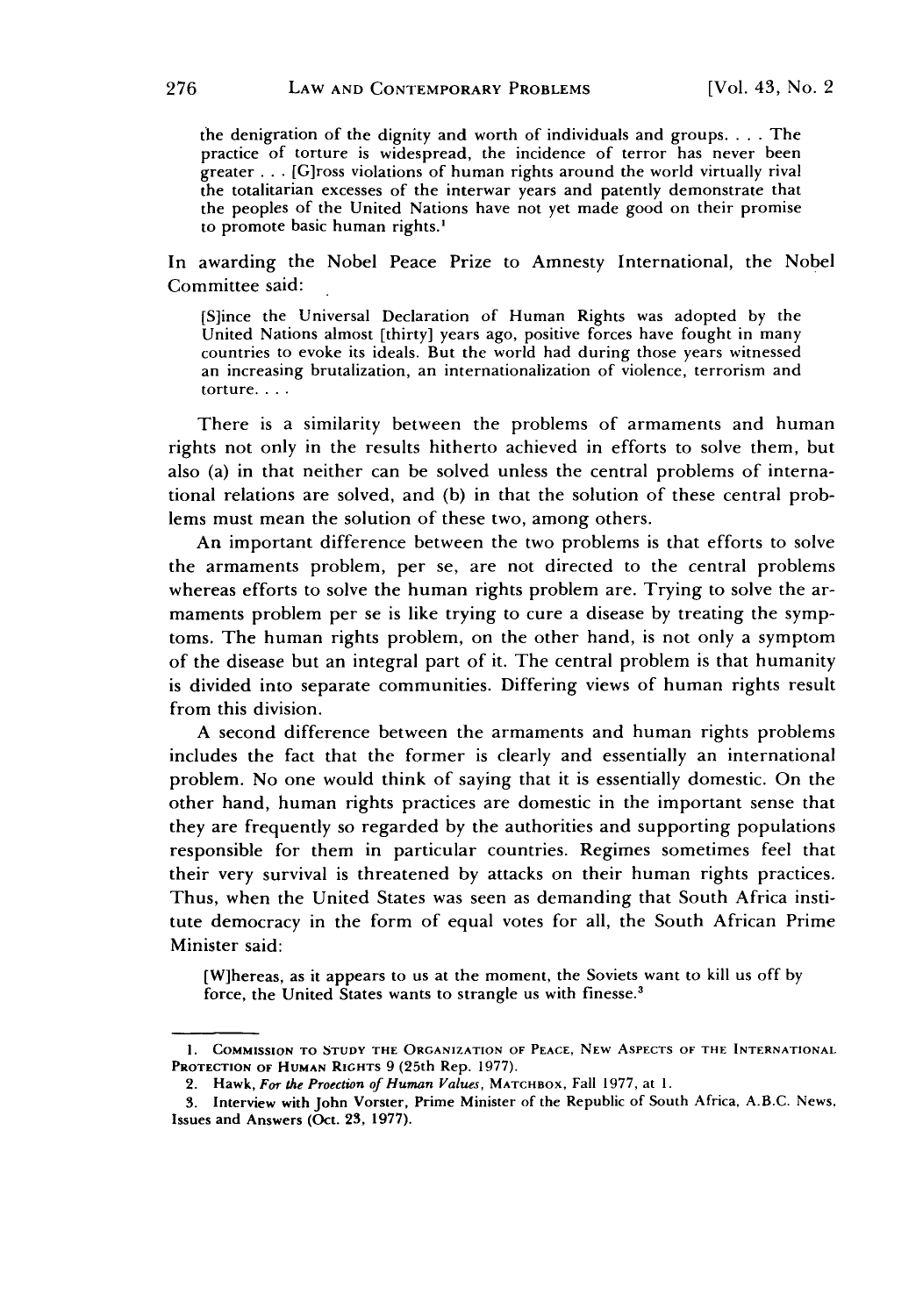In some important cases, the United Nations has sought candidly to improve human rights practices in particular countries by forcing the removal of regimes in those countries.4 When **I** suggest that some human rights issues are essentially domestic I am not speaking in terms of technicalities (such as interpretations of the United Nations Charter), but in terms of how responsible authorities and concerned individuals feel sometimes about particular issues.

In summary, our efforts to solve the armaments problem per se, as a separate issue seem doomed because they are not aimed at the basic problem. Our efforts to solve the human rights problem are aimed in the right direction, but they encounter difficulties because of the intractable nature of that problem.

For our purposes we can identify two main categories of international activity. First is the political, largely concerned with the handling of disputes and situations. The second area of activity is designed to improve conditions of life. The United Nations Charter calls for activity in both categories. While political activity is more important to our thesis, I will touch first upon the latter.

Compared with the League of Nations Covenant (which called almost exclusively for dispute-handling activity), the United Nations Charter incorporates provisions for large new areas of activity in the economic, social, and related fields-including human rights. Charter programs for the advancement of human rights fall within this area. The organization is directed to promote "universal respect for, and observance of, human rights and fundamental freedoms."5 Member states are committed, "to take joint and separate action in cooperation with the organization for the achievement" of this purpose.<sup>6</sup> Human rights are not singled out in the more specific program authorizations, which are applicable to the general economic, social and cultural area; and which are stated in general terms. They include: the making of reports and studies; recommendations to the General Assembly, to member states, and to specialized agencies; and the preparation of treaties and the holding of international conferences.7

These were intended to be broad and general programs directed to the generality of states. They were not intended as authorizations to put pressure on particular states for particular human rights practices. This intent was manifested, among other ways, in the modifications that were made in the domestic jurisdiction clause as it appeared in the League Covenant<sup>8</sup> and carried into the Dumbarton Oaks Proposals.<sup>9</sup> The modifications instituted in San

<sup>4.</sup> This reference to the Spanish and Rhodesian cases will be mentioned below.

<sup>5.</sup> U.N. CHARTER, art. 55.

*<sup>6.</sup> Id.* art. 56.

*<sup>7.</sup> Id.* art. 62.

<sup>8.</sup> **LEAGUE OF NATIONS COVENANT** art. 15, para. 8.

<sup>9.</sup> Dumbarton Oaks Documents on International Organization (Rev.) (October 7, 1944) U.S. DEP'T **OF STATE CONF.** SER. No. 60, Ch. VIII, § A, para. 7.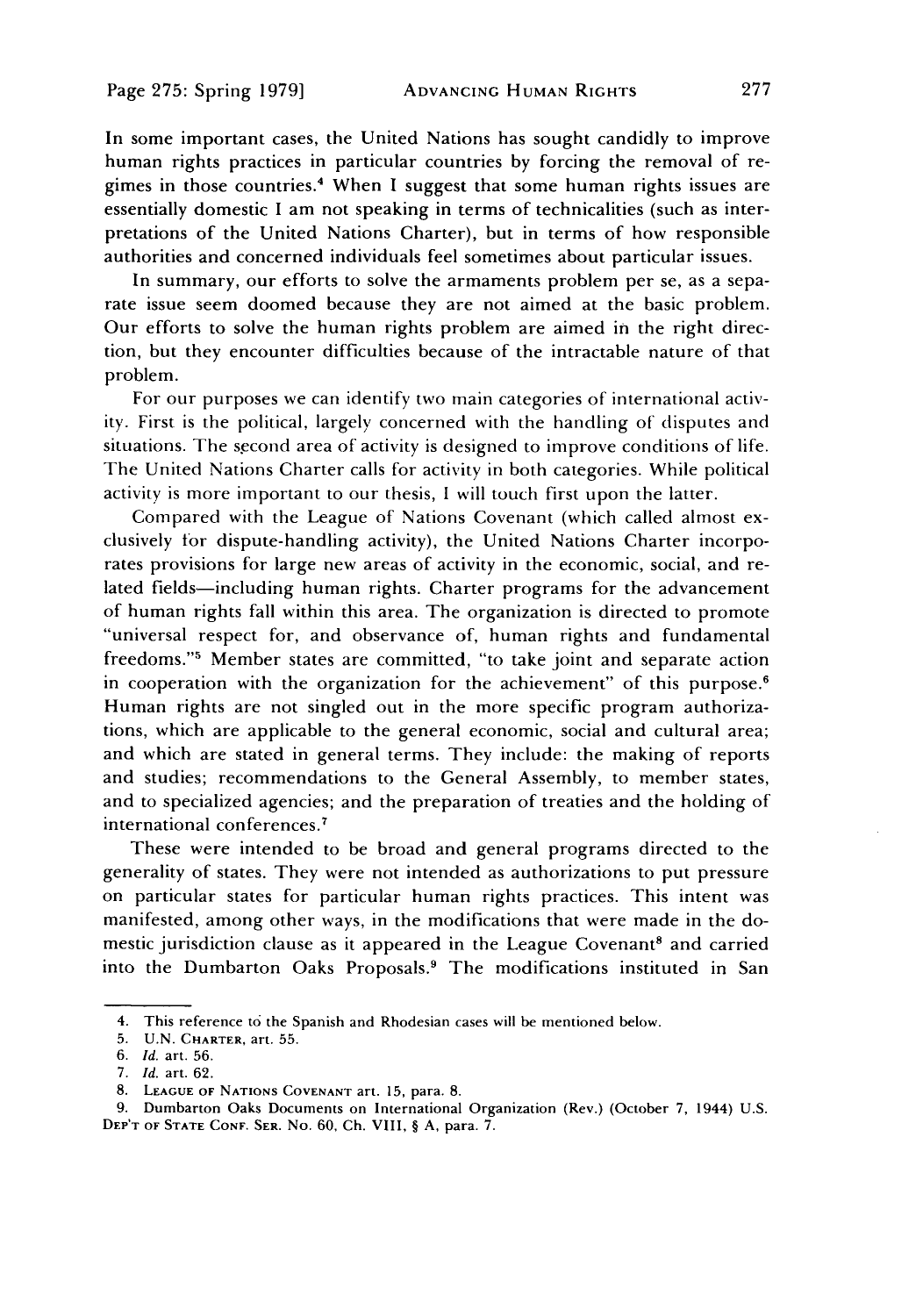Francisco insured that the new programs in the economic, social, human rights, and related fields could not cause the organization to intervene in the domestic affairs of states. The United States was instrumental in bringing about these modifications in the language of the clause and in its location in the Charter.10

The present United States administration says that "no member of the United Nations can claim that mistreatment of its citizens is solely its own business."'" When states subscribed to the Charter, I am sure that they did not intend to open up their human rights practices to international scrutiny, criticism, and perhaps stronger measures. This situation may have changed. In any case, the matter falls into our discussion of political, or disputehandling activity. States do not invoke the domestic jurisdiction rule except to contest an action or avoid an anticipated measure. If the rule comes into issue, it is not important as a technicality, but as the result of how governments and people really feel about the matter in issue.

The Charter provisions authorizing human rights programs have given rise to considerable activity of which I believe the most important instance was the preparation and adoption of the Universal Declaration of Human Rights. This instrument does not purport to be more than a statement of aspiration, and this fact has contributed to the Declaration's effect in consciousnessraising in many parts of the world. There have been other pronouncements of similar character, on various aspects of human rights, and these, individually and collectively, have no doubt had beneficial consciousness-raising effects. However, they have tended to be obscured by their multiplicity and the Universal Declaration continues to stand out. From the outset, this document was considered the first step in an international bill of rights, which would be completed by a treaty of comparable scope. The treaty was to enumerate rights and to give them status as binding legal obligations. This projected treaty became the two Covenants: The Covenant on Civil and Political Rights and the Covenant on Economic, Social and Cultural Rights.12 These are in force in a number of states.<sup>13</sup> This number includes the Soviet Union, some western democracies, and the United States President has asked for Senate advice and consent to their ratification.<sup>14</sup> It is difficult to perceive how such treaties, purporting to commit parties of basically different systems (in which the differences definitely apply to attitudes about human rights) to

<sup>10.</sup> Doc. 1019, I/1/42, 6 U.N.C.I.O. Docs. 507 (1945).

*<sup>11.</sup> Peace, Arms Control, World Economic Progress, Human Rights: Priorities of U.S. Foreign Policy,* Address by President Carter to the U.N. General Assembly (March 17, 1977) reprinted in 76 **DEP'T STATE BULL.** 329, 332 (1977).

<sup>12.</sup> G.A. Res. 2200, 12 U.N. GAOR, Supp. (No. 16) 49, U.N. Doc. A/6316 (1966).

<sup>13.</sup> *After 30 Years, an International Bill of Human Rights,* 13 U.N. CHRON. 50 (April 1976).

<sup>14.</sup> Remarks on Signing International Covenants on Human Rights, 13 WEEKLY COMP. OF PREs. Doc. 1488 (Oct. 10, 1977); *President Carter Signs Covenants on Human Rights,* 77 DEP'T **STATE BULL.** 586, 587 (1977).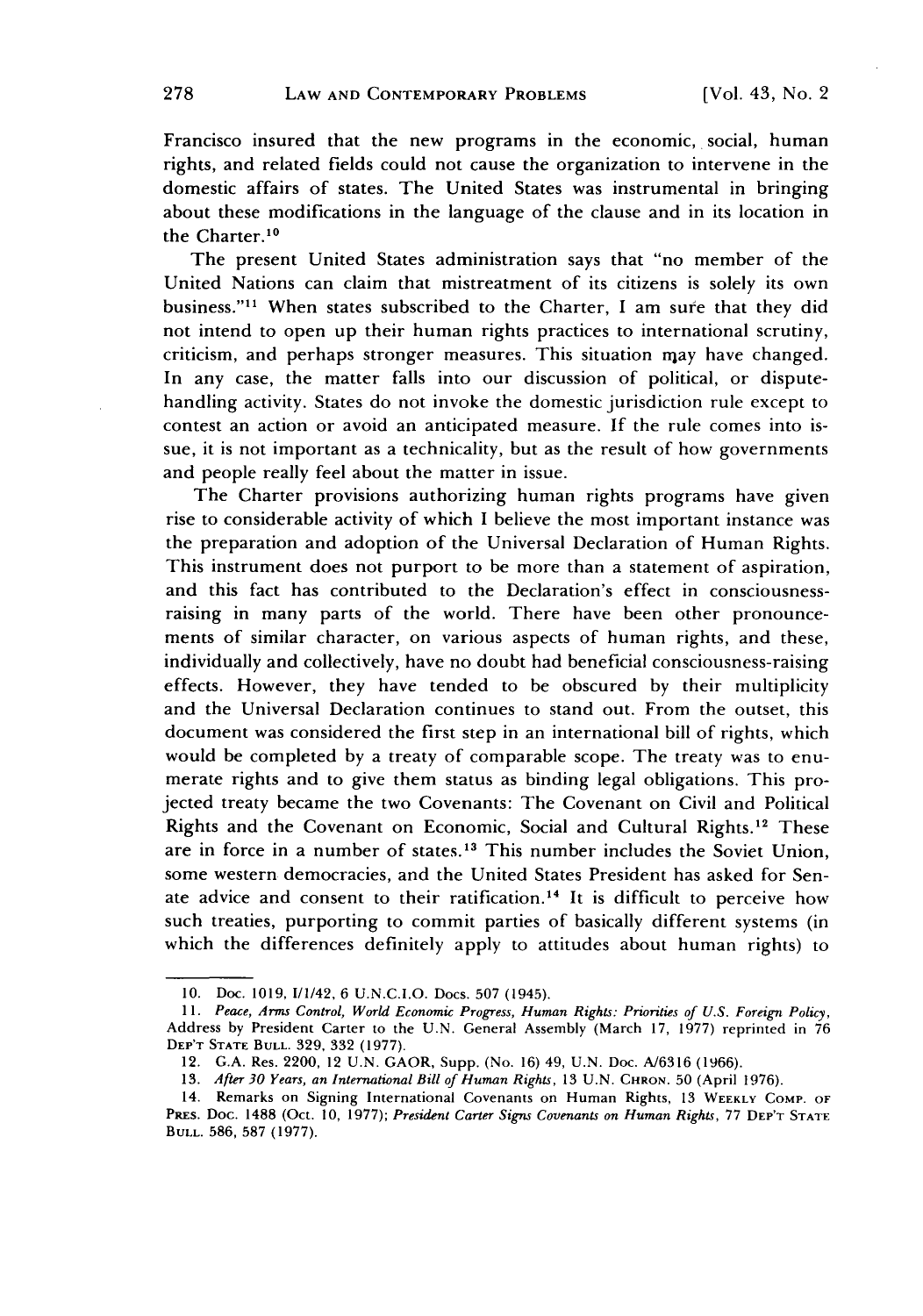such a broad range of rights, can represent a true meeting of the minds. In a press conference of April 7, 1977, the retiring director of the United Nations Human Rights Division was asked whether, in adherences to the Covenants, hypocrisy was not the rule rather than the exception and whether, for example, there was more torture than before the Covenants were signed. The answer did not deny this suggestion, but expressed hope that the Covenants would provide new possibilities for improving human rights practices.<sup>15</sup>

Personally, I doubt that this will be the case. I was part of the team that worked on both the Universal Declaration and the proposed covenant in its early phase in the United States. I dropped out in mid-1948 when work on the Universal Declaration was completed, since the work would henceforth concentrate on the Covenant, which I did not feel was an effective way of advancing human rights. I still hold this opinion and believe I have acquired a better comprehension of the true nature of the change that will be required to this end, and the difficulty of bringing it about. Such treaties are, in the first place, essentially irrelevant.<sup>16</sup> Secondly, a dispute over human rights may be more exacerbating if a treaty is involved than otherwise, because then either party can accuse the other of violating the treaty.<sup>17</sup> Between communist countries and western democracies, efforts to implement the treaties can give rise to interpretation disputes. For this reason the main significance of the treaties. may prove to be in the area of international activity concerned with the handling of disputes rather than in the more placid one I have discussed concerning improved conditions of life. A third disadvantage of such treaties is that they convey the illusion of being a means of progress, and thus distract attention and effort from channels that might prove more fruitful, or even the search for such channels.

The Charter provisions on human rights represent the outcome of efforts by a number of able and dedicated people to enable the new organization to attack the problem directly and to carry out programs that would actually improve the observance of human rights throughout the world. These people would have liked stronger provisions in the Charter than are actually there. What we have represents the maximum upon which agreement could be reached. The resulting provisions form part of the program designed to improve conditions of life, and it was anticipated that they would be non-

**<sup>15.</sup>** *Mr. Schreiber Discusses Achievements of United Nations in Field of Human Rights,* **14 U.N.** CHRON., May 1977, at 39, 40.

<sup>16.</sup> This statement is premised on he apparent unlikelihood that such comprehensive treaties can solve problems which are essentially aspects of the central problem of international relations. A parallel case from this perspective is the General Treaty for the Renunciation of War as an Instrument of National Policy (August 27, 1928), 46 Stat. 2343, T.S. No. 796, 94 L.N.T.S. 57.

<sup>17.</sup> This statement assumes that if parties to the covenants desire to accuse other parties of violations of human rights, they will not normally be restrained by the restricted provisions for handling such complaints contained in these instruments. This assumption would seem justified by the freedom with which the United Nations has been caused to exceed its Charter limitations as to the handling of disputes. This matter will be discussed further below.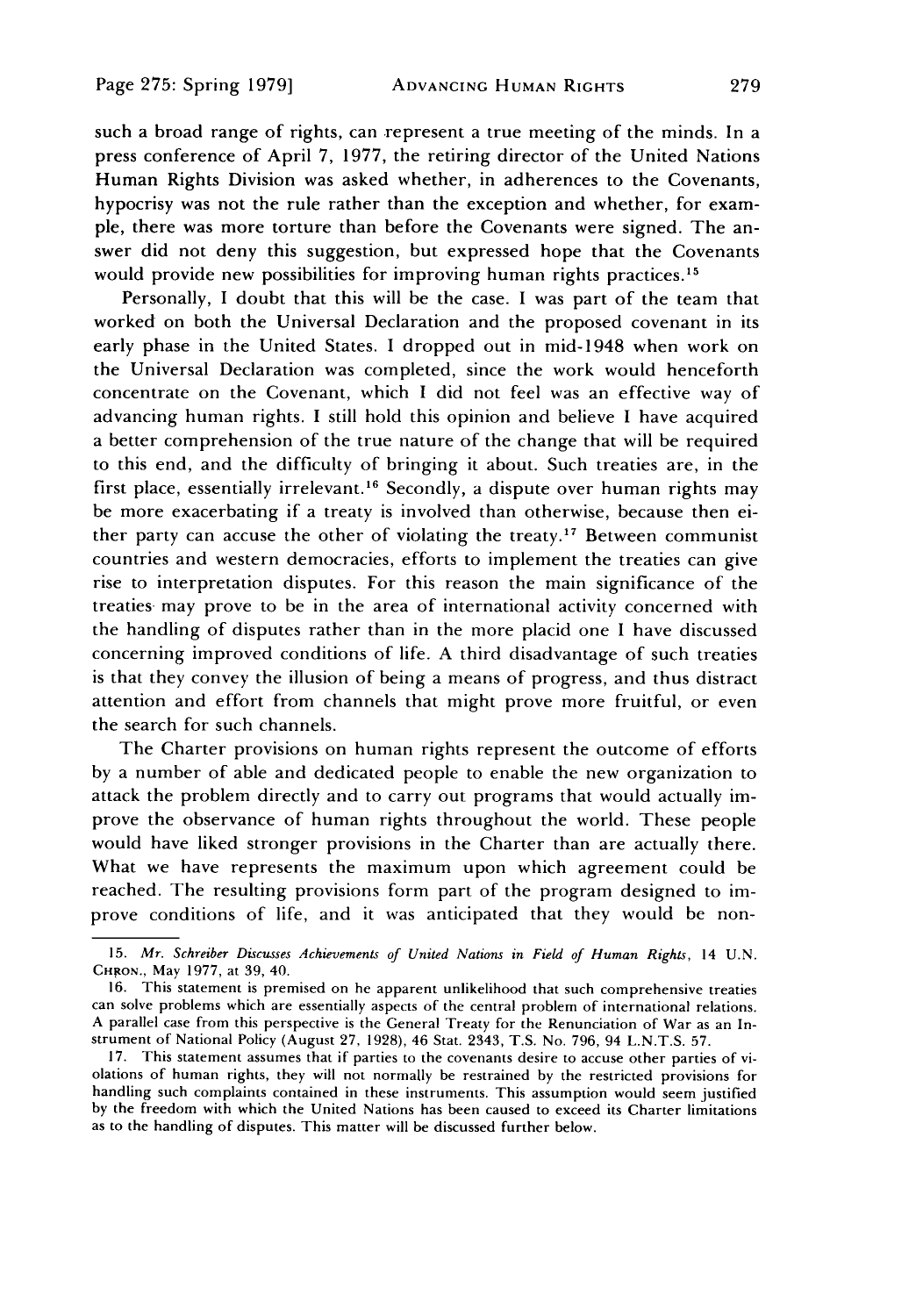controversial. Organization proposals were to be aimed at the generality-not to particular states. The handling of human rights by individual states within their respective territories was considered, I believe, a matter of domestic jurisdiction and outside United Nations competence. However, in actuality, many complaints against individual states have been brought into the United Nations. This type of activity soon became a matter of controversy within the United Nations. Consideration of this subject brings us into the political arena of international activity.

The political area has greater potential for change compared with that concerned with improving conditions of life, because political controversy grips people's attention more than declarations of principle and programs for the improvement of economic and social conditions.

In moving to this area, we will leave behind the consideration of programs directed to the subject of human rights per se. The important potential of dispute-handling activity is found in central problems of international relations, such as those of world community, democracy, and peace; these obviously include human rights. If we could pursue this latter subject effectively by action directed to improve human rights per se, we would contribute to these broader goals, too. The problem is to find a practical channel to promote this interlinked set of goals. It seems to me that United Nations disputehandling functions and procedures constitute a channel. It is, in fact, the only one of which I am aware. Its goal may be best described as the building of world community sentiments. It is calculated to do this essentially by democratic means. The process would build democracy and would, accordingly, be conducive to the improvement of human rights observances as understood by democratic societies.

My study of United Nations political activity has persuaded me of the validity of several conclusions. First, we have been in error since World War I in trying to achieve world peace and security by evolving means of solving the disputes that arise under the traditional format of international relations. Of course, dispute-handling was not the only road envisaged to this goal. It was hoped that activities in the human rights area and, more generally, in those of economic and social conditions, in regard to the strengthening of international law and the control of armaments, would contribute to conditions of peace. However, these programs were considered essentially peripheral, at least by ultimate decision makers. The core of political relations, involving the emergence and handling of disputes and situations, was expected to continue unchanged except that the United Nations was expected to be able to handle all disputes successfully, either by negotiations or, if necessary, by the application of sanctions. In this perspective, when most people thought about means of achieving peace and security per se, they thought in terms of methods of peacefully settling disputes. It is, however, impossible to devise methods of solving all disputes that arise under the traditional format of relations. We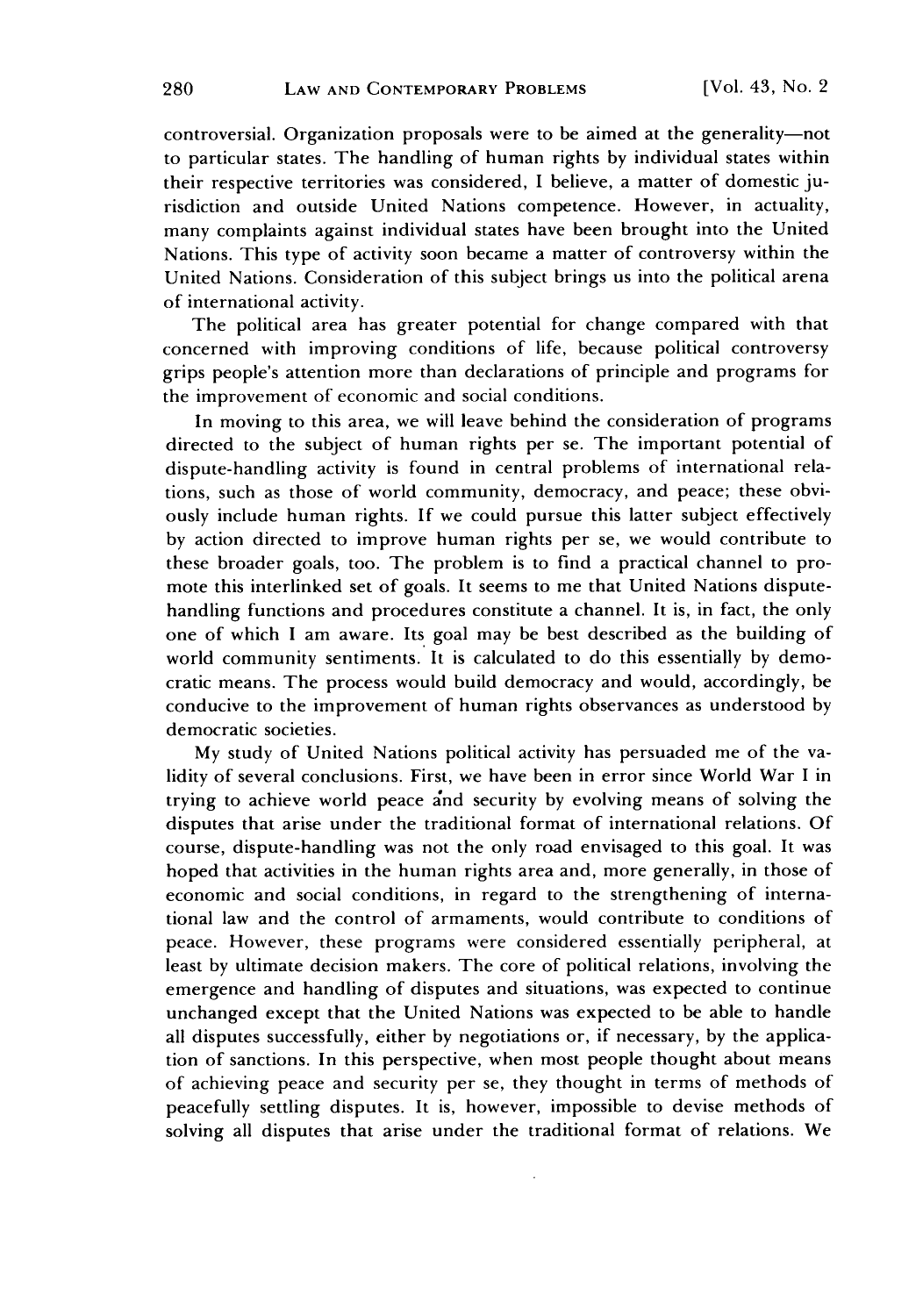have not tried every means of dispute-settlement, but we have tried a considerable variety and combinations of different methods. It seems justifiable to conclude that, given the political world that exists, we will not do measurably better in the future. The system we have (or lack thereof) will give rise to intractable disputes and the occasional war. Therefore, we should turn our attention to the system itself and seek means of lessening the intensity of disputes so that they will be manageable. Stated affirmatively, this would mean building world community to the requisite degree.

My second conclusion is that the kind of community needed is not among governments or states, but must be among the peoples of the world or the informed elements of the world population. At least, there is no way to my knowledge of bringing about the desired degree of community among governments apart from their populations. However, community bonds can extend beyond national boundaries and among different national populations. When this fabric exists to the requisite degree, it exerts the necessary control over governments to assure sufficiently consistent policies for the maintenance of peace. It was, I am convinced, the existence of such community sentiments among the Scandinavian countries and Finland that permitted the peaceful solution, in this century, of such potentially severe disputes as the separation of Sweden and Norway, the Aland Islands case and the Eastern Greenland case. It may seem that the goal of such a degree of world community is so remote that it is worthless to think about. As I see it, however, we do not have much choice but to think about it.

The third conclusion is that the United Nations Charter outlines procedures which, if followed within limitations agreed to by all concerned as applicable to themselves, could contribute significantly to this goal. This would require to an increasing extent, of course, that significant disputes be brought into the organization if not promptly settled and handled there according to these procedures.

The United Nations dispute-handling function basic to this end is that of peaceful settlement, which has to do with the organization's role in finding agreed solutions of substantive issues in dispute. Its potential in this respect has been overlooked because states have not been interested in longer range objectives, but only in the traditional approach of pursuing policy goals as immediately and often superficially perceived.

One consideration has been that, from the beginning, the peaceful settlement function has been overshadowed by collective measures, often called the enforcement power of the organization. It might be useful at this point to describe the two functions from the perspective of this discussion.

Primary importance was attached to collective measures because it was supposed to correct the deficiency of the League of Nations which had brought about its failure to prevent World War II, namely the inability to use force to put down aggressions. The collective measures function that was, accordingly,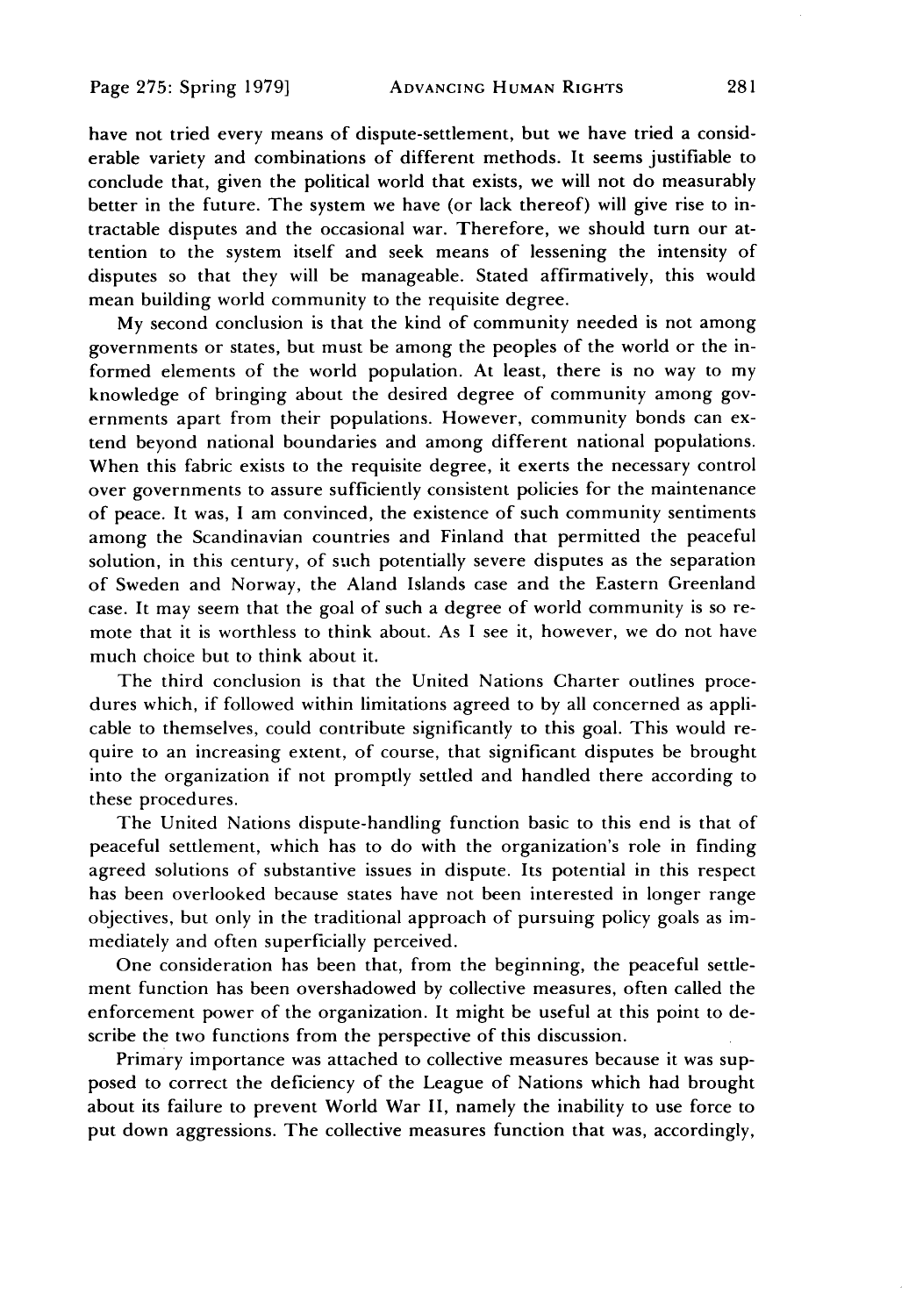put in the Charter authorizes the Security Council to use force or lesser tangible pressures (such as economic or diplomatic sanctions) to deal with aggressions, other breaches of peace, or threats to peace.

The potential of the United Nations for the goals we are considering here lies in the use of powers given to it with the understanding that they are applicable to all, in real world situations. The collective measures function is not in this category. It was intended to apply to wrongdoers. Governments and peoples do not regard their own countries in this light.

Governments did, however, recognize that their countries might become involved in disputes and they wished to enable the new organization to assist in finding solutions. Simultaneously, they had no intention of giving up the attribute of traditional sovereignty, by which states reserve the right for themselves to be the final judge of matters of concern to themselves. The result was that both Council and Assembly were empowered to discuss disputes and make recommendations for their solution. However, United Nations political organs have appeared in numerous situations to do more than recommend solutions of disputes on their merits. Such measures were not, however, agreed to in the Charter. There was no authorization of legally binding decisions and consequently, none for the enforcement of such decisions. Similarly, there is no authorization of demands or condemnations. The basic limitation to discussion and recommendation was agreed to almost tacitly and without debate at the same time as predominant attention was being given to the collective measures function.

The present proposal is that governments concerned about improving human rights as well as in achieving permanent world security should support strenuously the United Nations handling of all significant disputes within the limits of the Charter provisions. If this could be accomplished, or seen to be accomplished to a significant extent, it would be the first time since the beginning of the modern state system that major powers would be seen to exercise uniform restraints, in accordance with an agreed upon plan, in the conduct of their international relations. The traditional approach has been characterized by freedom of governments to apply any available pressures that they deem appropriate in the pursuit of their policy objectives. Therefore it is essentially anarchic. It is difficult to foresee change taking place unless some mediating agency blunts the sharp edges of direct state-to-state relations in disputed situations. The United Nations has the general qualifications to meet this requirement. In particular, it has the peaceful settlement function incorporating restraints agreed to by all concerned with the conscious anticipation that it would be applicable to themselves in disputes that might arise in the future.

The potential of this process lies in bringing important international disputes into the United Nations and in improving the debating process involved in their consideration. These debates could be expected to become more full and free as parties realize that no powers would be asserted beyond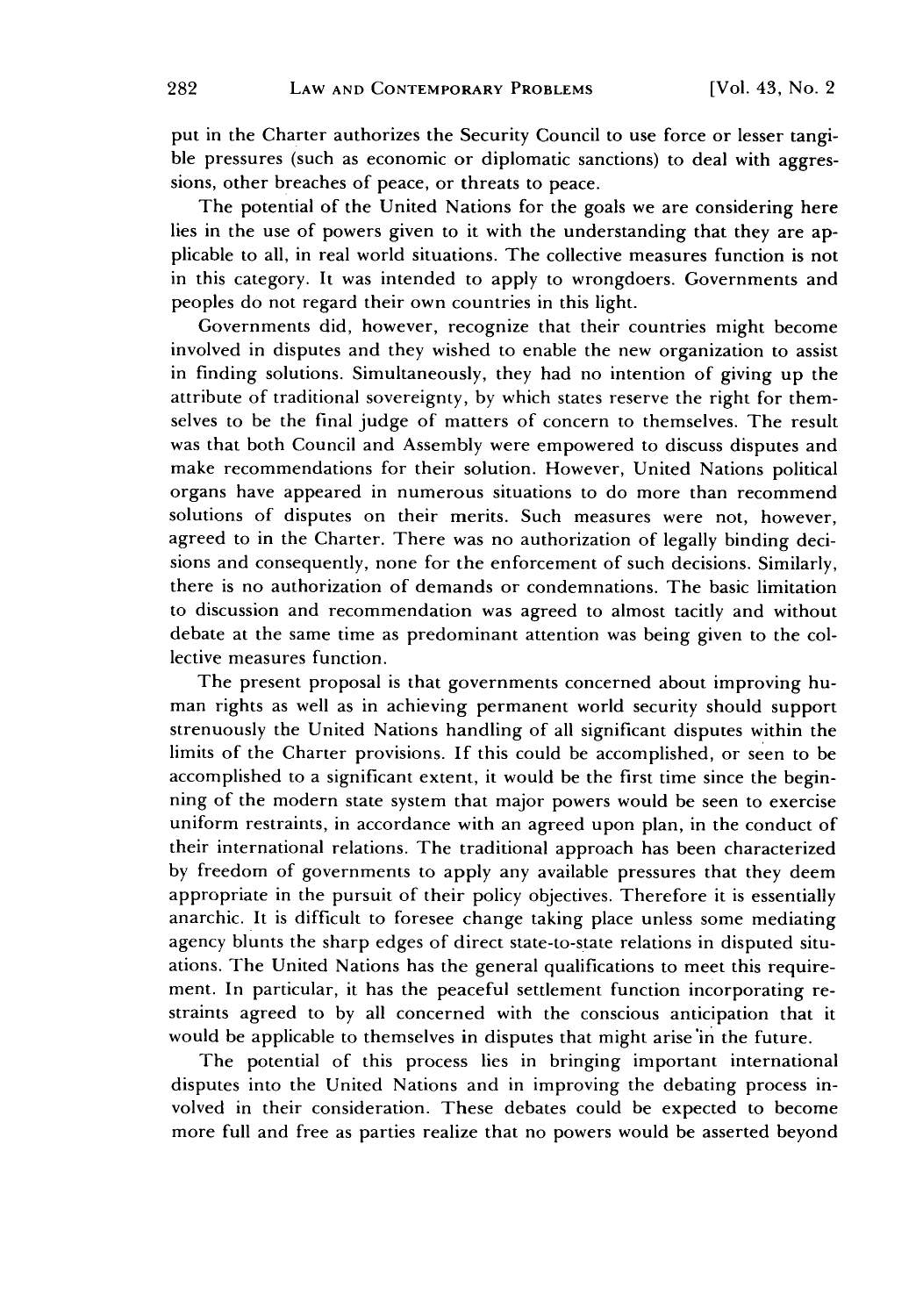those they, themselves, had agreed to. Relations would relax and confusion would lessen as people came to understand the nature of the powers being exercised. Fuller and freer debates are more likely to concentrate on the true issues rather than on propaganda issues; to consider rationally proposals offered as solutions; and to select the best of these. Thus, debates would come to fulfill gradually their inherent consensus-building role. The process is inherently democratic and could tend gradually to strengthen democracy world-wide. By the same token, human rights practices, as understood by democratic societies, would improve.

An elementary international system for handling disputes and situations thus was outlined in the Charter. As one part of the system, majorities in given disputes in the competent United Nations organ, would be bound to limit the organization to discussion and recommendation on the merits of the case. The party or parties on the other side would be bound to acquiesce in this procedure but would not be bound, morally or legally, to comply with any resulting recommendation. Introduction of the system could not be expected, for some time, to bring about solutions of all disputes. Parties on both sides of the case, as well as the other members of the competent organ, would be bound together in the debating process and this, over a series of cases should have reprecussions in the broad reaches of the world's populations, with a gradual tendency to build world community sentiments.

The Charter framers drew a blueprint and built the essential parts of a system that had, and still might have, the capability of moving the world in the direction of peace and security, though not in the manner intended originally. For this potential to be realized, a vision is necessary, which, up to now, has been lacking. Essential to this realization would be equal and reciprocal application of the limitations on United Nations dispute-handling powers. These, however, were put into the Charter by statesmen motivated wholly by concern to protect their own countries from unwanted actions. They were not thought of, then or later, as intended for the protection of others. When the organization began to function, statesmen continued to pursue the traditional approach and utilized the United Nations dispute-handling resources as new means of pressure. If limitations on Charter powers would have hindered desired measures, they were overridden by one means or another.

One example was the Spanish human rights case, in the first year of United Nations operations. A General Assembly resolution<sup>18</sup> said, in one paragraph, that the Franco regime of Spain should be replaced by one more concerned about human rights. In the next paragraph it recommended that member states withdraw their ambassadors and ministers from Spain. The impression conveyed was that the Assembly was initiating diplomatic sanctions to force a change of the Spanish regime-something it had never been empow-

<sup>18.</sup> **G.A.** Res. 39 (1), U.N. Doc. A/64/Add. **1,** at 63 (1946).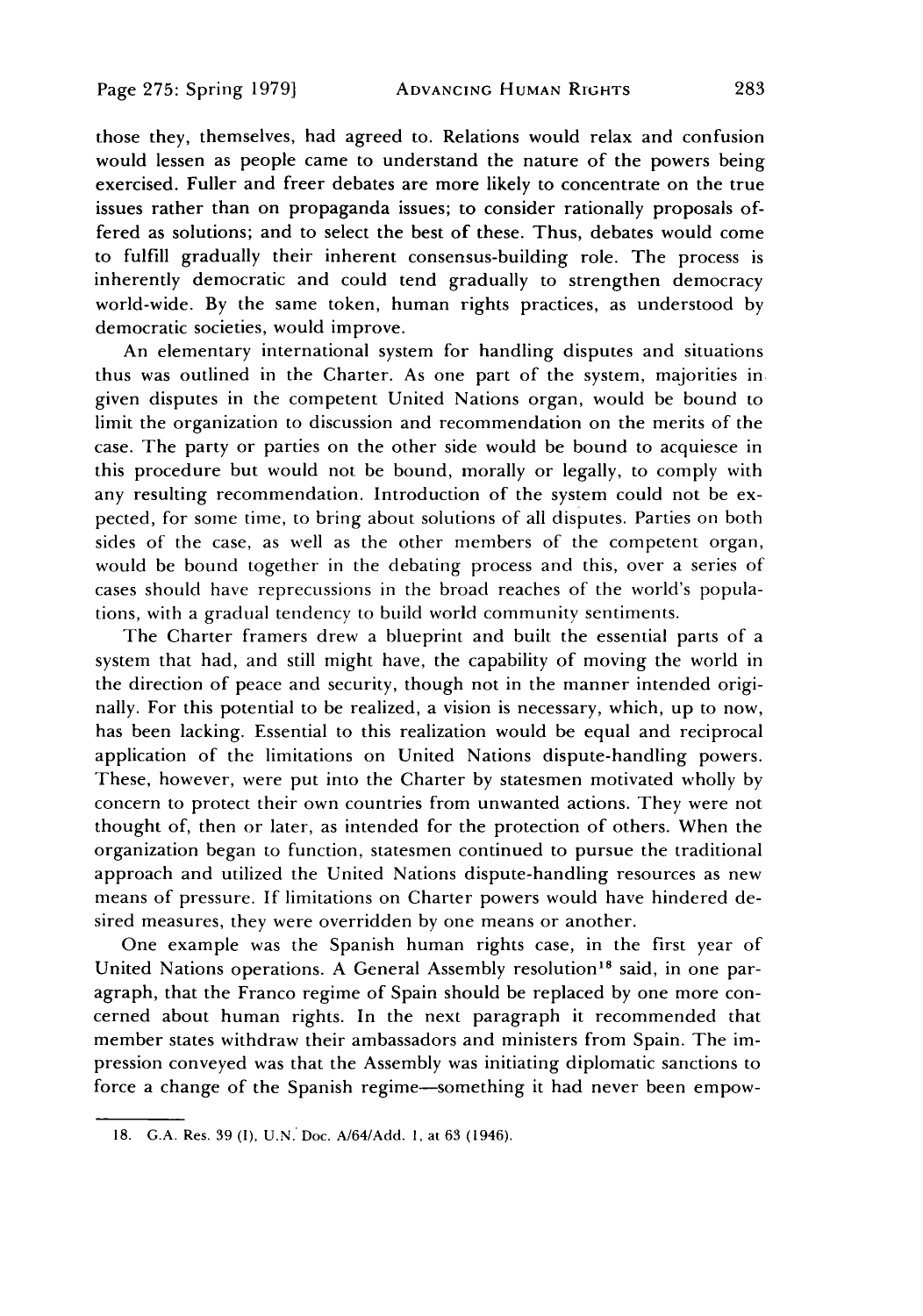ered to do and a course of action which no government would accept as legitimate if applied against itself.

In such cases it is usual for governments and their representatives to offer technical justifications of the legality, under the Charter, of what is being done. In this case one justification was that the United Nations was merely recommending that states withdraw diplomatic representation from Spain and was thus staying within its powers under the Charter. Nevertheless, it appeared to the world that diplomatic sanctions were being applied. The purpose of the action was, it seems clear, to mobilize world opinion in support of such action and to persuade the Spanish government that this was being done. If statesmen of governments supporting the action had been challenged on the ground that public opinion was being confused, since no power had been given to the organization for this purpose of forcing the replacement of a government, the answer might well have been that this was unimportant, that governments and not public opinion were the actors under international law; that governments knew what was going on, and so there was no confusion in quarters where it would be important.

However, public opinion is important since here the consensus must be formed-the necessary consistency of thought patterns-which is the necessary substructure of any system capable of maintaining peace and security as well as assuring generally acceptable observances of human rights.

The Spanish case was the first in a series in which the United Nations has given the impression of deciding the merits of disputes. These cases include the early Palestine case and later aspects of it, including use of the Suez Canal and Israeli actions in Jerusalem; an important aspect of the Korean case; the Katanga case in the Congo; and numerous pronouncements and actions concerning human rights in southern Africa.

The latter include the sanctions in the Rhodesian case, which bear some resemblance to the measures in the Spanish case in having the apparent purpose of forcing a change or regime in order to secure the human rights of the inhabitants. In the Rhodesian case, of course, the tangible pressure was not the result of a mere recommendation to states that they apply the measures. It took the form of mandatory collective measures based on a finding that the situation was a threat to peace.<sup>19</sup> However, resolutions, proposed resolutions and accompanying debates had conveyed the impression that the purpose of organizational activity in this case was the suppression of the secessionist regime.<sup>20</sup> This was even suggested in the Council resolution initiating the collective measures. The result has been that the world has seen the sanc-

<sup>19.</sup> S.C. Res. 232, 4 U.N. SCOR 7, U.N. Doc. S/INF/21/Rev. 1 (1966).

<sup>20.</sup> Some of the relevant resolutions and draft resolutions are described, and the debates summarized in, *The Question of Southern Rhodesia* (1965) **U.N,Y.B.** 117-34 (1967); *The Situation in Southern Rhodesia* (1966) **U.N.Y.B.** 94-117 (1968).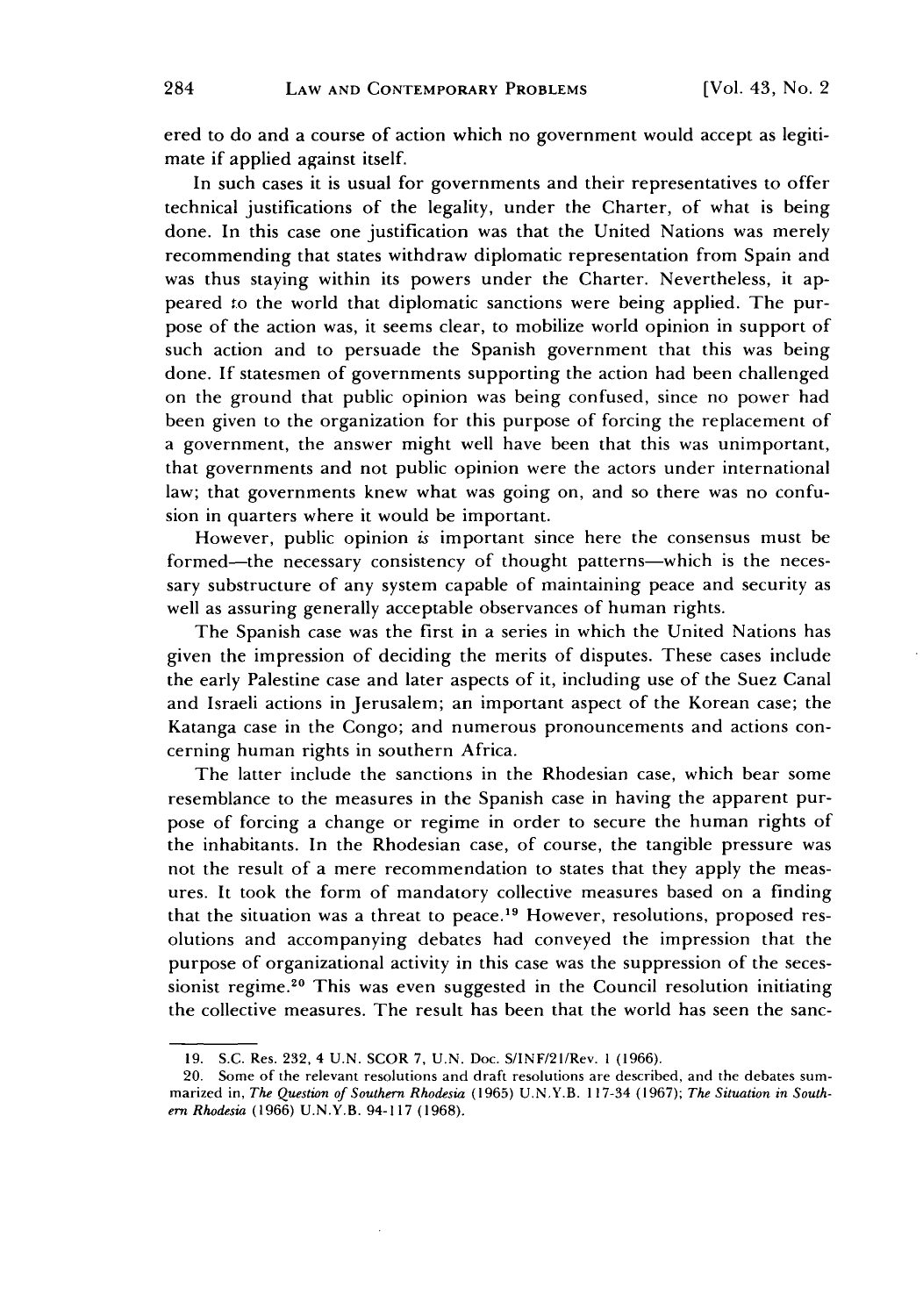tions as having the purpose of overthrowing the regime,<sup>21</sup> even though no government would accept for itself the power of the organization to do this.

This is a difficult case and was so recognized at San Francisco. Special pains were taken there to make clear in the record that the functions of peaceful settlement and collective measures were not to be confused in these .<br>circumstances.<sup>22</sup>

It may seem that the case is not only difficult, but remote from our subject. It should be recalled, perhaps, that the proposal under discussion would seek to build world community in a democratic way, and thus improve the observance of human rights, through enabling debates on international issues to perform their rightful consensus-building role. This cannot occur unless parties to disputes feel that they are being subjected only to powers they have agreed to as acceptable and unless, moreover, the nature of the powers being exercised are generally understood by governments and peoples. It is incumbent in a case like the Rhodesian one that every effort be made to make clear to all concerned that sanctions are being employed only to deal with a threat to peace, and that United Nations pronouncements on the merits are recommendations only. The fact that such clarifications might have to be made in highly political and emotional atmospheres is but one measure of the difficulties that can be expected if significant progress toward world security is to be made by this method.

Moving away from such extreme goals as the overthrow of regimes by United Nations measures, lesser instances of purported decisions by the organization on substantive issues are comnonplace, in human rights cases as in others.

A 1968 report of a special rapporteur of the Human Rights Commission stated that in situations showing consistent patterns of gross violation,

If dialogue and negotiation fail to prove effective, the mobilization, on a world-wide scale of international condemnation and as a final resort the application of international sanctions, both economic and, if necessary and expedient, military, should be undertaken. . . . <sup>23</sup>

23. Report of the Special Rapporteur of the Human Rights Commission, U.N. ESCOR, U.N. Doc. E/CN. 4/949/Add. 4, 494, 497 (1968).

<sup>21.</sup> That the General Assembly shared this view is indicated by G.A. Res. 2262, 12 U.N. GAOR, Supp. (No. 16) 45, U.N. Doc. A/6716 (1967). To similar effect *see, Introduction to the* An*nual Report of the Secretary-General on the Work of the Organization, 16 June 1966-15* June *1967.* 10 U.N. GAOR, Supp. (No. **IA)** 14-15, U.N. Doc. A/6701/Add. **1** (1967).

<sup>22.</sup> The Committee which drafted Chapter VI of the Charter, on the Security Council's peaceful settlement function, indicated in the record that recommended settlements would have no binding force. Doc. 1027, 111/2/31 (1), 12 U.N.C.I.O. Docs. 159, 162 (1945). The Committee which drafted Chapter VII, on the collective measures function, indicated that if the Council were to attempt peaceful settlement of disputes of the more serious category justifying collective measures *(i.e.,* aggressions, other breaches of peace and threats to peace) the procedures employed should be those defined in Chapter VI on peaceful settlement. Doc. 881, 111/3/46, 12 U.N.C.I.O. Docs. 502, 507 (1945). The subject was also clarified in, *The Charter of the United Na*tions: Hearings on the Charter of the United Nations Before the Senate Comm. on Foreign Relations, 79th Cong., 1st Sess. 279 (1945) (statement of Leo Pasvolsky).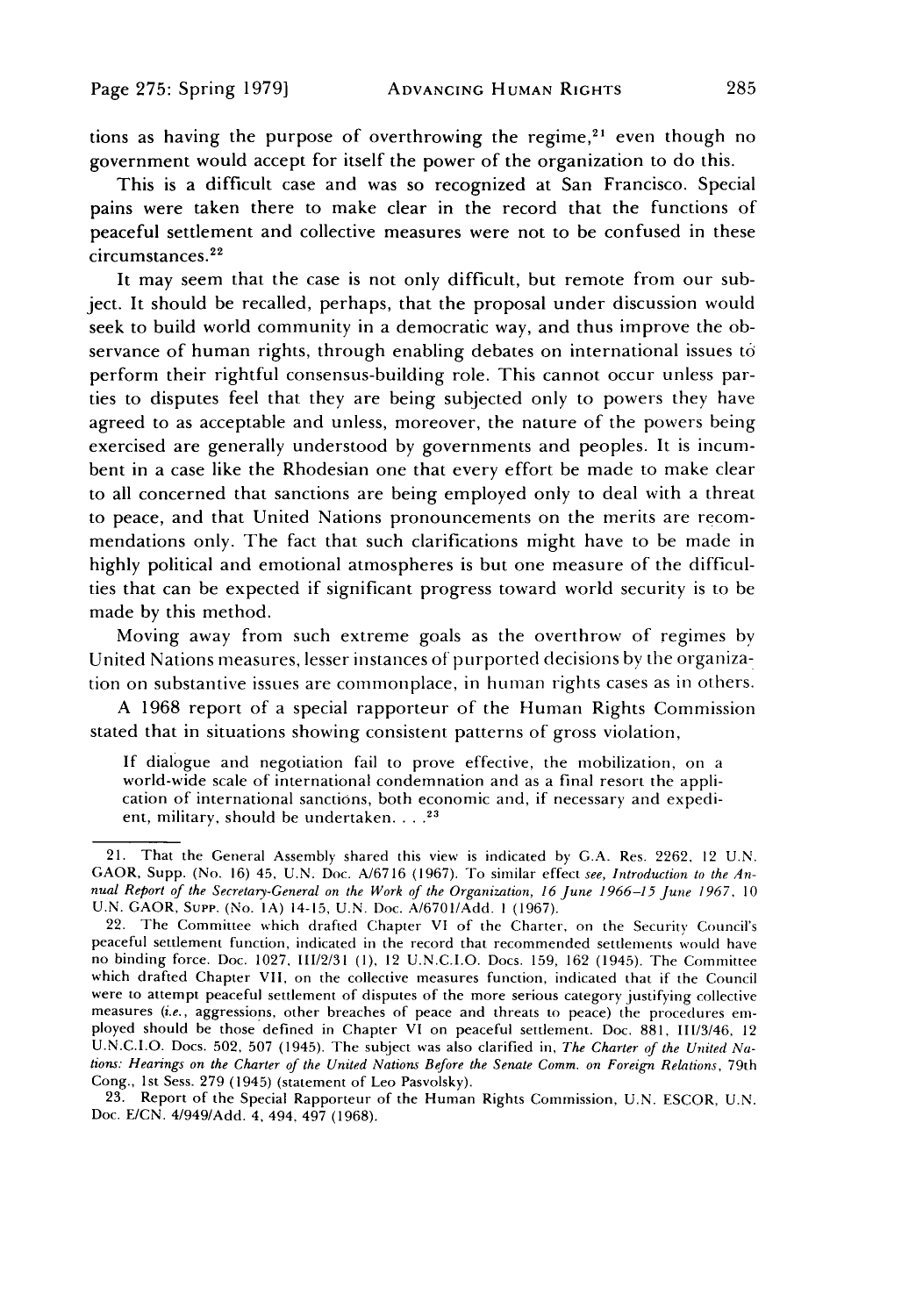This indicates that some authority must be capable of deciding gross violations of human rights. Also, the assertion of a right to condemn implies a right to decide. The Charter provides no such powers of decision by nonjudicial organs or of condemnation. The statement also indicates that sanctions can be employed to deal with violations of human rights whereas, under the Charter, such measures can be employed only to deal with breaches of peace and threats to peace. This report was later endorsed by the Commission on Human Rights. 24 In the same year, the United States representative on the Human Rights Commission said that, "the Commission should not condemn any  $[g]$ overnment unless it had sufficient evidence."<sup>25</sup> However, there is no power of condemnation found in the Charter, evidence or no evidence. Governments subscribing to the Charter chose not to subject themselves to this kind of action. To assert it, nevertheless, seems calculated to exacerbate relations and increase confusion as to what the true powers of the organization are.

Although I have yielded to the temptation to use human rights cases to illustrate the argument, this being the subject of our symposium, I am not suggesting that human rights cases be treated differently from others. The thesis has to do with the relevant potential of United Nations disputehandling resources per se.

I will conclude by commenting on several questions of practicality which is, of course, of the essence of the proposed course of action. It may appear impractical because it is different and some aspects are remote from customary thought.

One question of practicality might be whether on the basis of the United Nations record, it is not utterly impractical to conceive of using this organization with rationality and restraint. My answer would be that we do not know what the organization would be capable of, given the right kind of leadership. Past leadership has been, in large part, self-centered and frequently has sought agreement to overriding and distorting Charter limitations and rules. The right kind of leadership would bring all significant disputes before the organization and assure that they are handled in accordance with Charter powers agreed to be applicable to all.

A second question might be whether the advocated program would produce as high a proportion of successfully settled disputes as the traditional approach. The proposed system could not, in any case, produce a worse record than that produced by past practices and might prove better since governments and peoples might be more amenable to procedures held within agreed

<sup>24.</sup> Commission on Human Rights Res. **3,** 2 U.N. ESCOR Supp. (No. 4) 146, U.N. Doc. E/4475, E/CN. 4/972 (1968).

<sup>25. 2</sup> U.N. ESCOR, Commission on Human Rights (24th sess.) 62-63, U.N. Doc. E/CN. 4/S.R. 969, 18 (1968).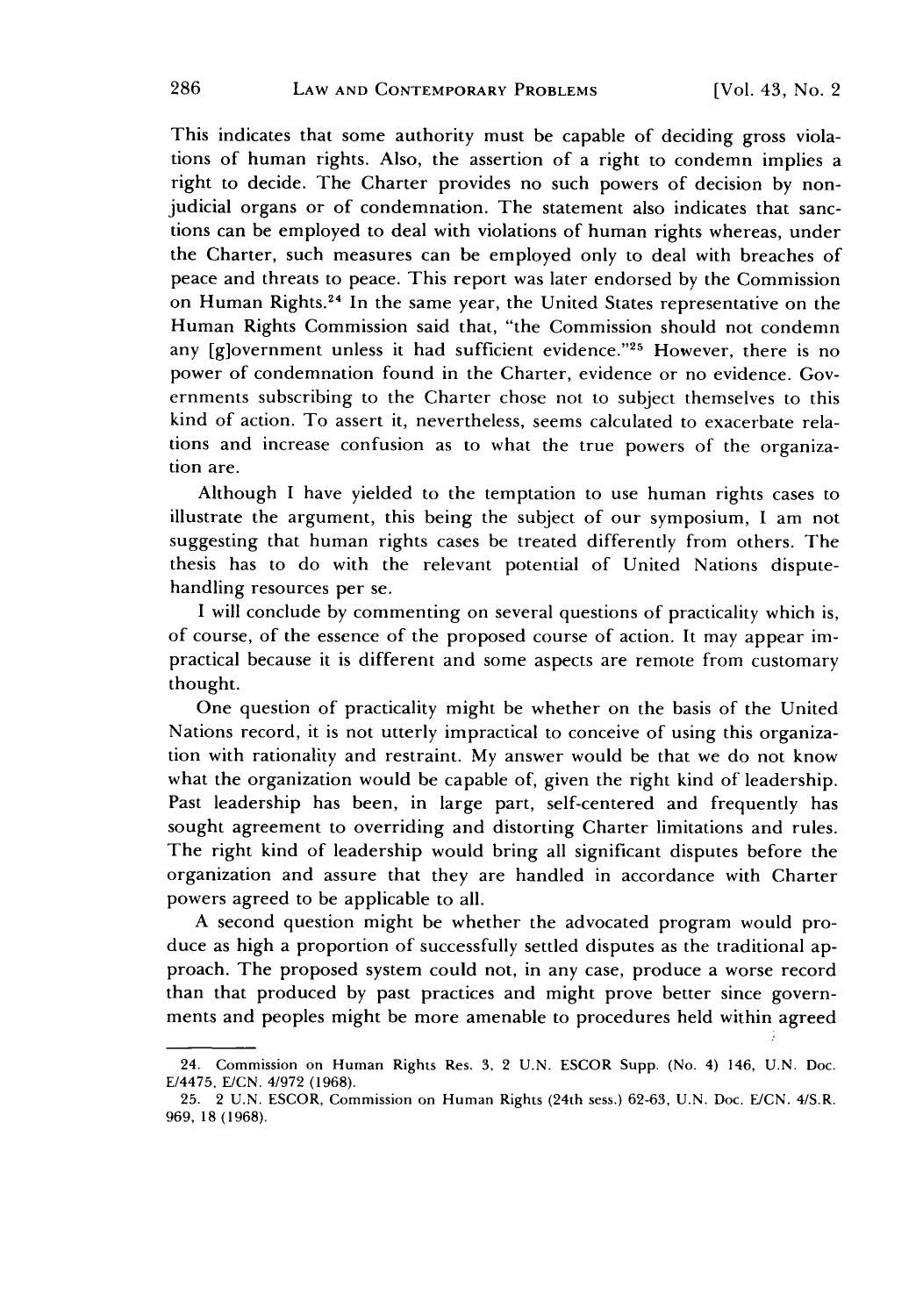limits than to those seen as imposing powers ultra vires.

I am not suggesting that in a case like Katanga Province, for example, where the United Nations appeared to have success in carrying out a Council decision to suppress the secessionist regime, 26 that the Council should merely have recommended what it wanted done. The world apparently accepted the existence of a threat to peace in the Congo, as it was then (now Zaire), and all that would have been required by a proper interpretation of the Charter would have been to make a bona fide effort to show that the military force was an exercise of the collective measures function designed to deal with the threat.

The Spanish case was different in that there was no visible threat to peace and there was a finding by a Security Council Committee that there was no such threat.<sup>27</sup> Accordingly, there was no justification for sanctions and the United Nations action should have been limited to recommendation. The result could not have been worse than what actually happened, since the measures in the case failed and were withdrawn after a few years.<sup>28</sup> The oppressive regime continued for another generation (until Franco's death) when it was replaced by one more concerned about democracy and human rights. Outside pressure failed in this case and the change, when it came, came clearly from within. The same must be true of other, recent favorable changes in the human rights practices of Portugal, Greece, and India, provided these prove durable.

The Rhodesian case, noted above, falls between the Katanga and Spanish cases in that a threat to peace, while it was almost invisible at the time sanctions were instituted, developed later. Of course, the case is still unsettled and any attempted assessment would be premature. However, it seems highly doubtful that the dispute was brought closer to peaceful solution by the United Nations actions, which appear to have decided it on its merits, and to have undertaken enforcement of the decision. To the contrary, they might have fueled the civil war that developed.

The Rhodesian case suggests a broader level on which questions of practicality may arise, namely the strangeness of any approach designed to achieve a new format of international relations. It is scarcely possible to anticipate bringing about such a change without encountering some problems and difficulties along the way. Suggestions, for example, that United Nations action in

<sup>26.</sup> The decision is readily inferrable from S.C. Res. 169, U.N. SCOR (Res. & Dec. 1961) 3, U.N. Doc. S/INF/16/Rev. **1** (1961). The military operation involving United Nations troops which immediately preceded and seemed to bring about the collapse of the Katanga regime is briefly sketched in *Annual Report of the Secretary-General on the Work of the Organization, 16 June 1962-15 June 1963,* 18 U.N. GAOR Supp. (1), at **8-11,** U.N. Doc. A/5501 (1963).

<sup>27.</sup> Report of the Sub-Committee on the Spanish Question, 4 U.N. SCOR, Special Supp. (Rev. Ed.) 8 (1946).

<sup>28.</sup> G.A. Res. 386, 8 U.N. GAOR Supp. (no. 20) 16, U.N. Doc. A/1775 (1950).